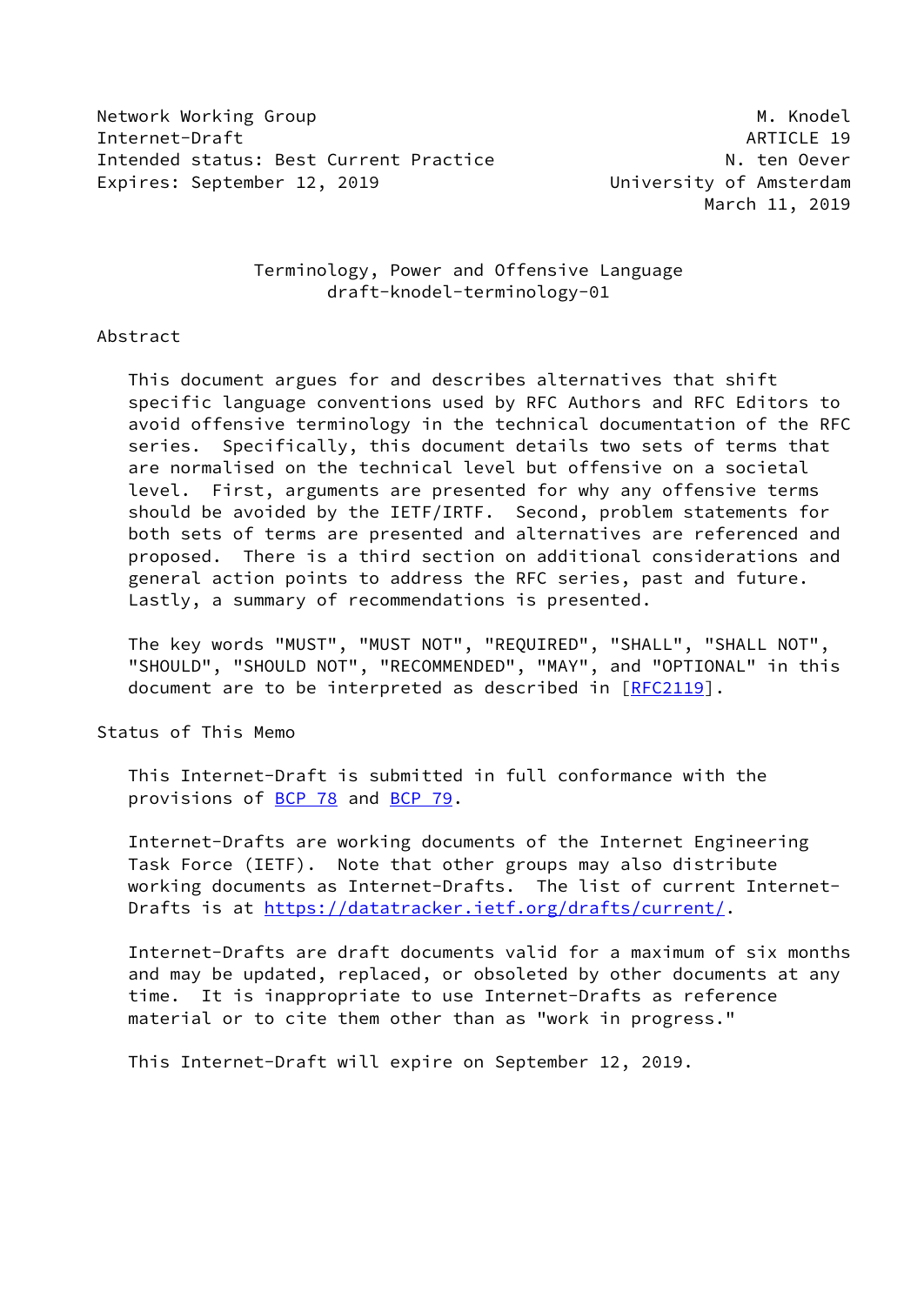Internet-Draft Terminology March 2019

Copyright Notice

 Copyright (c) 2019 IETF Trust and the persons identified as the document authors. All rights reserved.

This document is subject to **[BCP 78](https://datatracker.ietf.org/doc/pdf/bcp78)** and the IETF Trust's Legal Provisions Relating to IETF Documents [\(https://trustee.ietf.org/license-info](https://trustee.ietf.org/license-info)) in effect on the date of publication of this document. Please review these documents carefully, as they describe your rights and restrictions with respect to this document. Code Components extracted from this document must include Simplified BSD License text as described in Section 4.e of the Trust Legal Provisions and are provided without warranty as described in the Simplified BSD License.

<span id="page-1-0"></span>[1](#page-1-0). Terminology and power at the IETF

 The primary function of the IETF is to publish documents that are "readable, clear, consistent, and reasonably uniform" and one function of the RFC Editor is to "[c]orrect larger content/clarity issues; flag any unclear passages for author review [\[RFC7322](https://datatracker.ietf.org/doc/pdf/rfc7322)]. Given the importance of communication at the IETF, it is worth considering the effects of terminology that has been identified as offensive, racist and sexist. Furthermore, this document argues that certain obviously offensive terms be avoided and replaced with alternatives. These sets of terms are "master-slave" and "white-blacklist" for their racist and race-based meanings.

 According to the work of scholar Heather Brodie Graves from 1993, "one goal of the application of rhetorical theory in the technical communication classroom is to assess the appropriateness of particular terms and to evaluate whether these terms will facilitate or hinder the readers' understanding of the technical material" [\[BrodieGravesGraves\]](#page-8-0). This implies that in order to effectively communicate the content of RFCs to all readers, it is important for Authors to consider the kinds of terms or language conventions that may inadvertently get in the way of effective communication. She continues, "complex and subtle configurations of sexist, racist, or ethnocentric language use in technical documents can derail or interfere with readers' ability and desire to comprehend and follow important information."

Indeed, problems of language are problems of everyday speech. Racist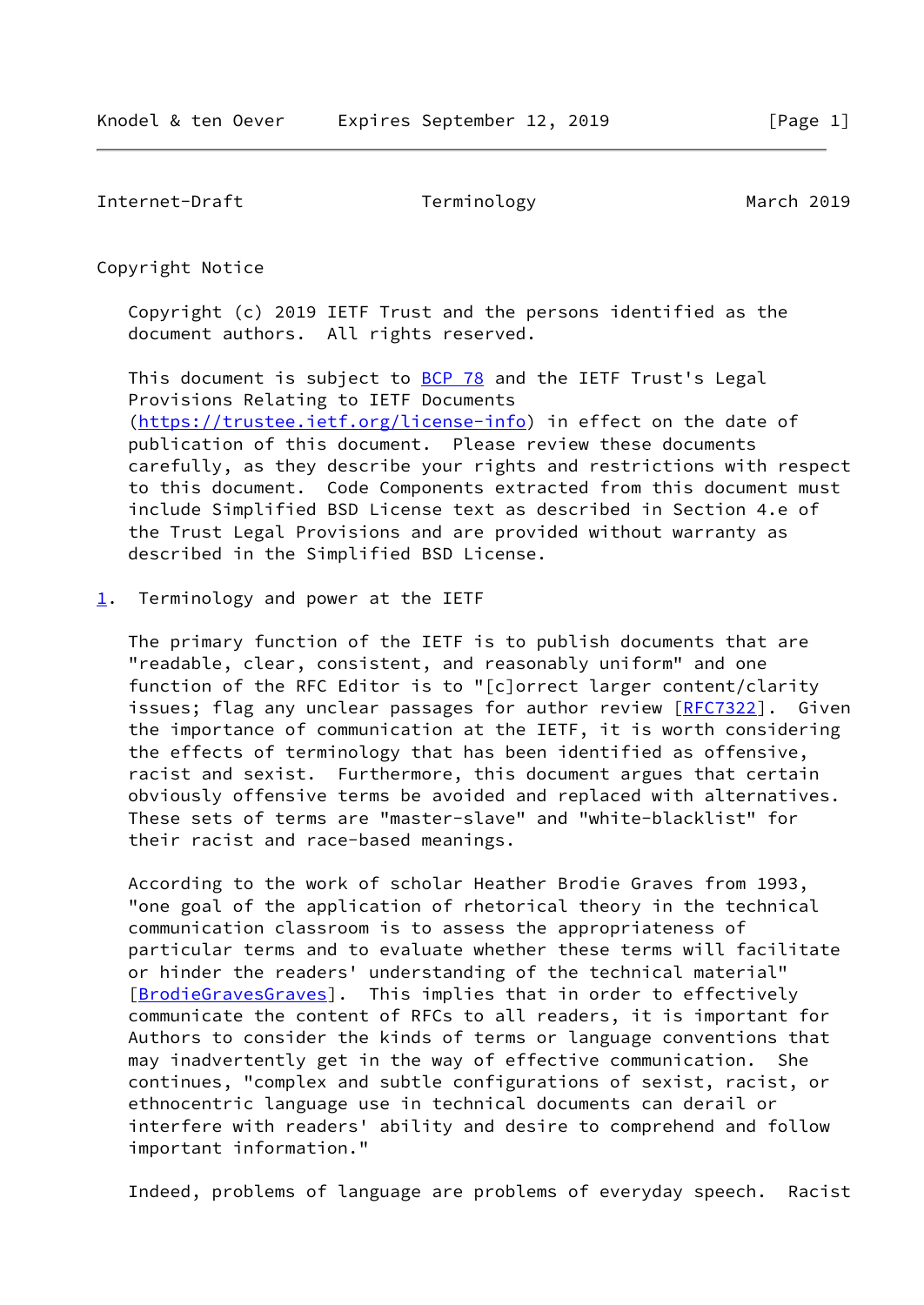and sexist language is rampant and similarly counter-productive in other sectors, notably social work [[Burgest\]](#page-8-1). The terms "master slave," treated in detail below are present in other realms of technology, notably "automotive clutch and brake systems, clocks, flip-flop circuits, computer drives, and radio transmitters"

Knodel & ten Oever Expires September 12, 2019 [Page 2]

Internet-Draft Terminology March 2019

[\[Eglash](#page-9-0)]. And the ubiquitous word "robot" is the Czech word for "slave" [\[Kurfess](#page-9-1)].

 However as noted in the research by Ron Eglash, this seemingly entrenched technical terminology is relatively recent. It is not too late for these terms to be replaced with alternative metaphors that are more accurate, clearer, less distracting, and that do not offend their readers. Language matters and metaphors matter. Indeed, metaphors can be incredibly useful devices to make more human the complex technical concepts presented in RFCs. Metaphors should not be avoided but rather taken seriously. Renowned linguist George Lakoff argued in 1980 that the ubiquitous use of metaphors in our everyday speech indicates a fundamental instinct to "structure our most basic understandings of experience" [\[Lakoff](#page-9-2)]. Metaphors structure relationships, and they frame possibilities and impossibilities [\[Wyatt](#page-10-0)].

 Like Graves, this document recognises the monumental challenge of addressing linguistics and power and attempts to "promote awareness that may lead to eventual wide-spread change" [[BrodieGravesGraves\]](#page-8-0). To that effect, below is a tersely written list of IETF-specific arguments as to why the RFC Editor should be encouraged to correct larger content and clarity issues with respect to offensive metaphors:

- o The RFC series is intended to remain online in perpetuity. Societal attitudes to offensive language shift over time in the direction of more empathy, not less.
- o That offensive terms in RFCs are largely hidden from the larger public, or read only by engineers, is no excuse to ignore social level reactions to the terms. If the terms would be a poor choice for user-facing application features, the terms should be avoided in technical documentation and specifications, too.
- o At the time of this drafting, the digital technology community has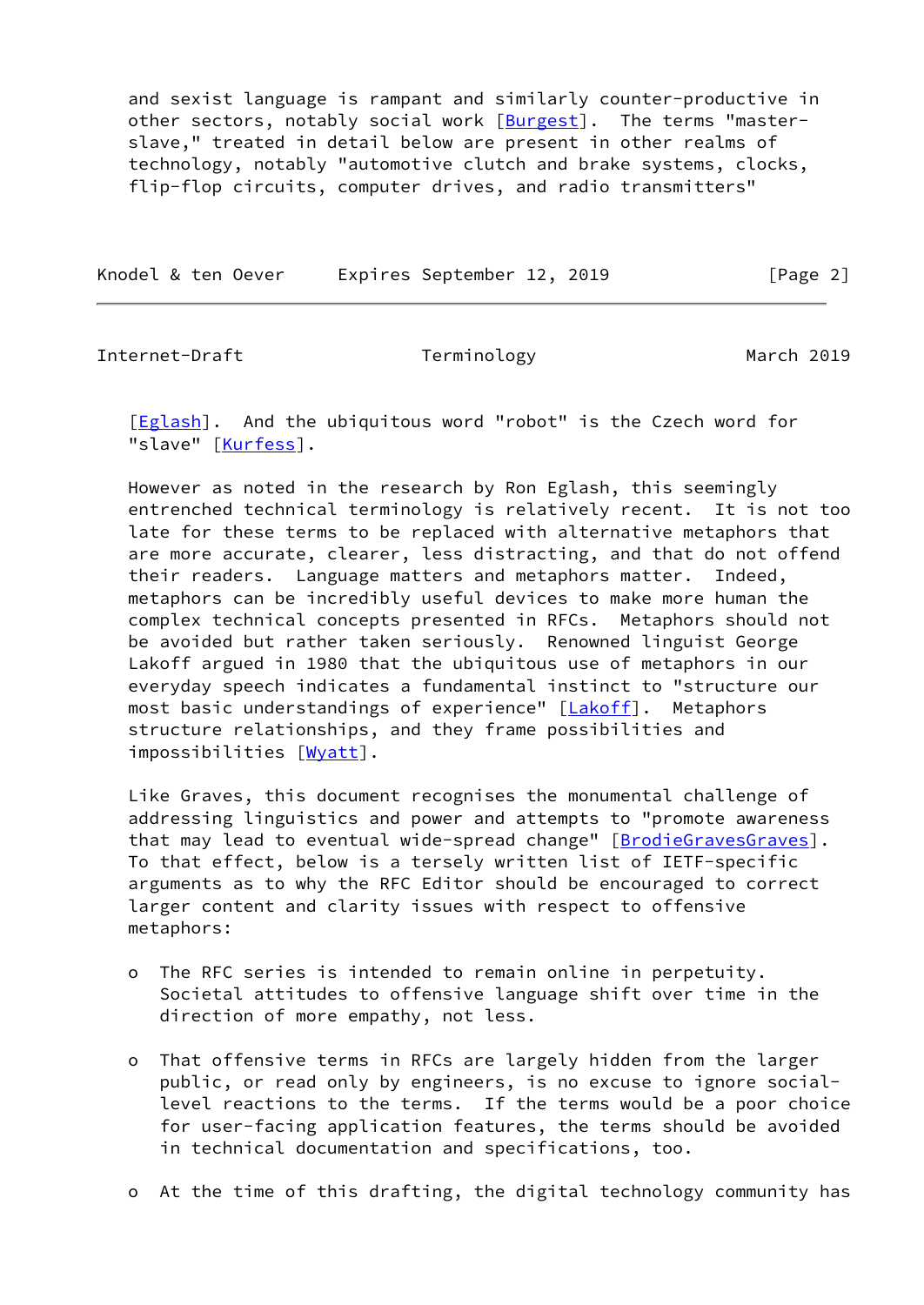a problem with monoculture. And because the diversity of the technical community is already a problem, a key strategy to breaking monoculture is to ensure that technical documentation is addressed to a wide audience and multiplicity of readers.

 o And yet the technical community already includes members who take offense to these terms. Eradicating the use of offensive terminology in official RFCs recognises the presence of and acknowledges the requests from black and brown engineers and from women and gender-non-conforming engineers to avoid the use of offensive terminology.

| Knodel & ten Oever | Expires September 12, 2019 |  | [Page 3] |
|--------------------|----------------------------|--|----------|
|--------------------|----------------------------|--|----------|

Internet-Draft Terminology March 2019

 This document does not try to prescribe terminology shifts for any and all language that could be deemed offensive. Instead what follow are specific alternative suggestions to "master-slave" and "white blacklist" and the rationale for the use of the alternatives. Additional considerations are presented in a subsequent section.

# <span id="page-3-0"></span>[1.1](#page-3-0). Master-slave

 Master-slave is an offensive metaphor that will and should never become fully detached from history. Aside from being unprofessional and offensive it stifled the participation of students whom Eglash interviewed for his research. He asks: "If the master-slave metaphor affected these tough-minded engineers who had the gumption to make it through a technical career back in the days when they may have been the only black persons in their classes, what impact might it have on black students who are debating whether or not to enter science and technology careers at all?" [\[Eglash](#page-9-0)]

 Aside from the arguably most important reason outlined above, the term set is becoming less used and therefore increasingly less compatible as more communities move away from its use (eg [[Python](#page-9-3)], [\[Drupal](#page-9-4)], and [[Django](#page-8-2)]. The usage of 'master' and 'slave' in hardware and software has been halted by the Los Angeles County Office of Affirmative Action, the Django community, the Python community and several other programming languages. This was done because the language is offensive and hurts people in the community [Diango2]. It is also no longer in use at the IEEE.

In addition to being inappropriate and arcane, the master-slave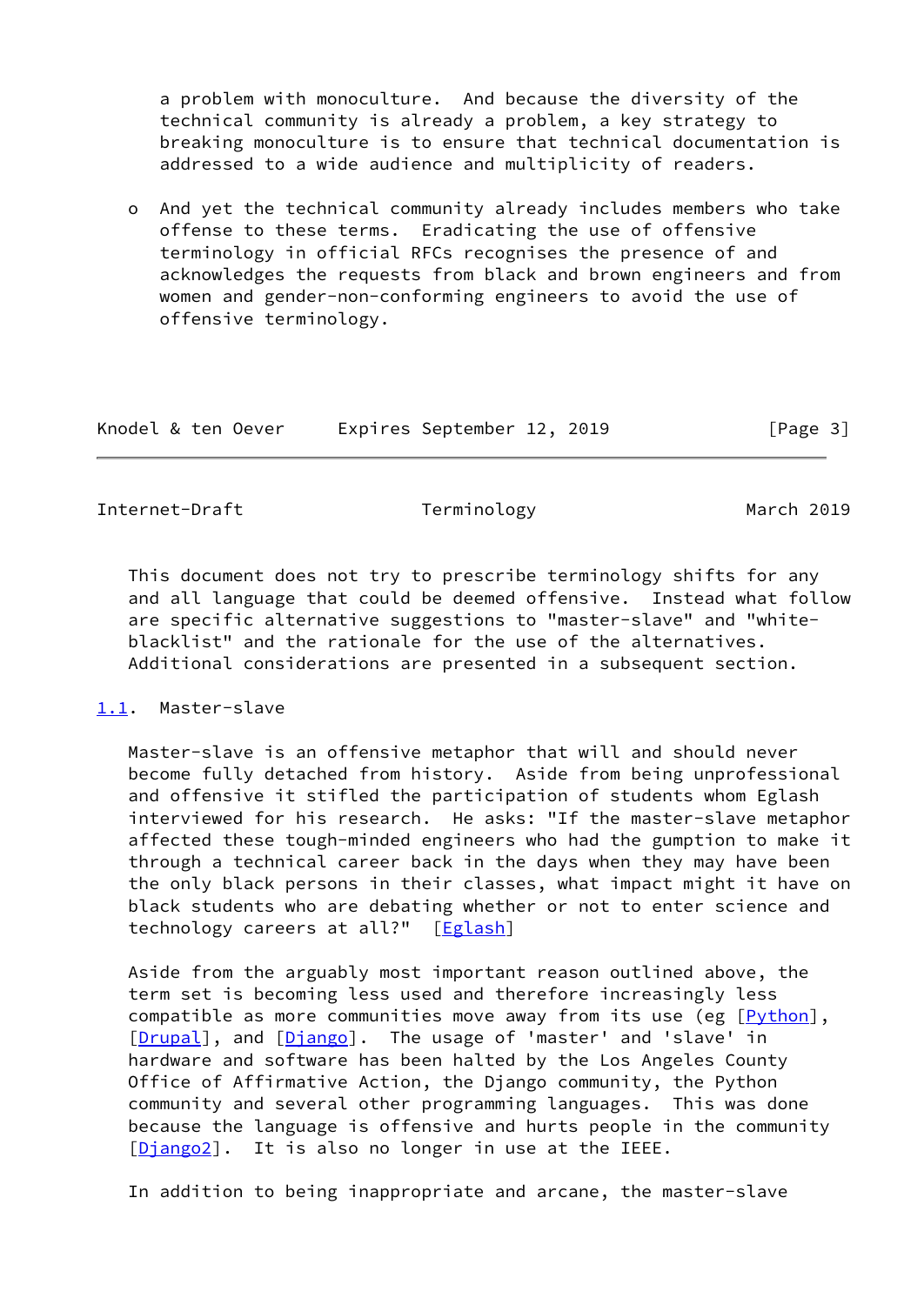metaphor is both technically and historically inaccurate. For instance, in DNS the 'slave' is able to refuse zone transfers on the ground that it is malformed. The metaphor is incorrect historically given the most recent centuries during which "the role of the master was to abdicate and the role of the slave was to revolt" [\[McClelland\]](#page-9-6). Yet in another sense slavery is also not 'just an historic term', whereas freedom from slavery is a human-rights issue [\[UDHR](#page-10-1)], it continues to exist in the present [\[Wikipedia\]](#page-10-2). Furthermore, this term set wasn't revived until recently, after WWII, and after many of the technologies that adopted it were already in use with different terminology [\[Eglash](#page-9-0)].

 Lastly, we present not an additional rationale against their use, but an indicator of actual racism in the community that has been surfaced as a result of this larger debate among technologists, "I don't believe in PC (political correctness), mostly because the minorities constantly use it to get away with anything" [\[Jansens](#page-9-7)]. This illustrates the need to, as Graves is cited above as saying, continue

Knodel & ten Oever Expires September 12, 2019 [Page 4]

Internet-Draft Terminology March 2019

 to raise awareness within our community for eventual, lasting change on the continued front of struggle against the racists amongst us.

<span id="page-4-0"></span>[1.1.1](#page-4-0). Suggested alternatives

 There are also many other relationships that can be used as metaphors, Eglash's research calls into question the accuracy of the master-slave metaphor. Fortunately, there are ample alternatives for the master-slave relationship. Several options are suggested here and should be chosen based on the pairing that is most clear in context:

- o Primary-secondary
- o Leader-follower
- o Active-standby
- o Primary-replica
- o Writer-reader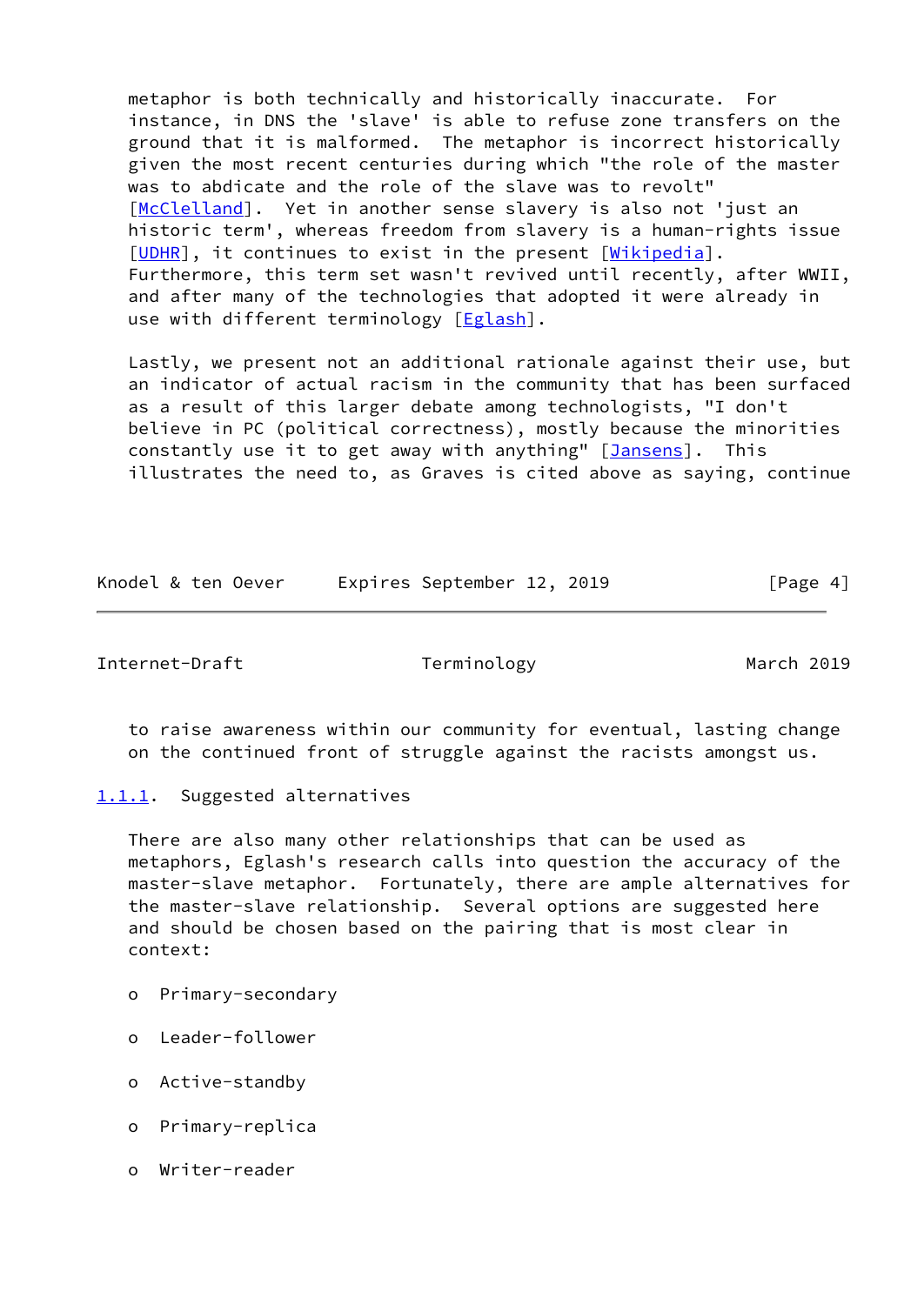## o Coordinator-worker

#### o Parent-helper

 Since the use of master-slave is becoming less common in other technical communities, it is best to simply duplicate the metaphor being used by comparable or interoperable technologies. Likewise, the IETF can show positive leadership in the technical community by setting standards without using offensive metaphors.

For the DNS, [RFC 7719](https://datatracker.ietf.org/doc/pdf/rfc7719) defines the current best practise for DNS terminology and uses the term pair 'primary' and 'secondary'.

# <span id="page-5-0"></span>[1.2](#page-5-0). Blacklist-whitelist

 The metaphorical use of white-black to connote good-evil is offensive. While master-slave might seem like a more egregious example of racism, white-black is arguably worse because it is more pervasive and therefore more insidious. While recent headlines have decried the technical community's use of master-slave, there is far less discussion about white-black despite its importance. There is even a name for this pervasive language pitfall: the association of white with good and black with evil is known as the "bad is black effect" [\[Grewal](#page-9-8)].

| Knodel & ten Oever |  |  | Expires September 12, 2019 |  | [Page 5] |  |
|--------------------|--|--|----------------------------|--|----------|--|

Internet-Draft Terminology March 2019

 Indeed, there is an entire book on the subject, written by renowned authority on race, Frantz Fanon. In his book "Black Skin, White Masks," Fanon makes several persuasive arguments that standard language encodes subconscious in-group, out-group preferences [\[Fanon](#page-9-9)].

 In the case of blacklist-whitelist in the technical documentation of the IETF/IRTF, it is entirely a term of art and an arbitrary metaphorical construct with no technical merit. There are scientific uses of black that are related to light- blackholes are black because light cannot escape them; a spectrographic blackbox is used as a metaphor for things that cannot be seen (e.g., blackbox is really a riff on the metaphor for light as visibility). Blacklist-whitelist is not a metaphor for lightness or darkness, it is a good-evil metaphor and therefore this trope has significant impact on how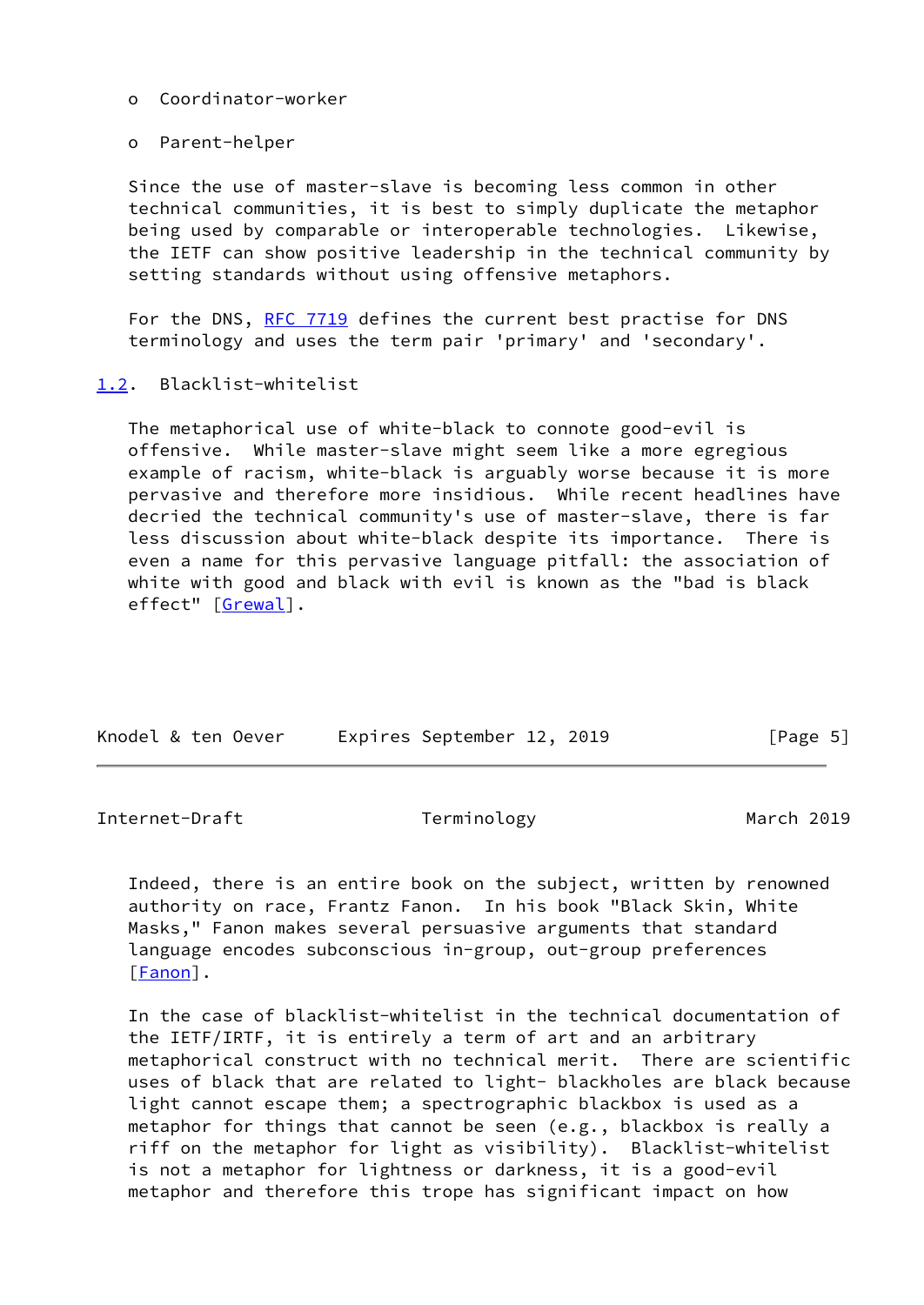people are seen and treated. As we've seen with metaphors, its use is pervasive and, though not necessarily conscious, perceptions do get promulgated through culture and repetition.

 As with master-slave, we save our technical argument for last, referencing and presenting first the reasons for the use of non offensive, alternative terminology for the sake of our humanity. Indeed, our technical argument is incredibly succinct: Why use a metaphor when a direct description is both succinct and clear? There can be absolutely no ambiguity if one uses the terms, as suggested below, allow-block rather than white-black.

## <span id="page-6-0"></span>[1.2.1](#page-6-0). Suggested alternatives

 There are alternatives to this terminology set that vastly improve clarity because they are not even metaphors without adding a single additional character. The alternatives proposed here say exactly what they mean:

- o Blocklist-allowlist
- o Block-permit
- <span id="page-6-1"></span>[1.3](#page-6-1). Other considerations

 As we have seen, the language used in technical documentation, like all written text, creates and reinforces expectations and stereotypes. We propose nothing more than additional care in the choice of language just as care is taken in defining standards and protocols themselves. The above two examples are not exhaustive, nor are they mere examples and require action. However, we use this section to broaden the context of other offensive terminologies to encompass additional concerns.

| Knodel & ten Oever | Expires September 12, 2019 | [Page 6] |
|--------------------|----------------------------|----------|
|--------------------|----------------------------|----------|

Internet-Draft Terminology March 2019

 There are many other metaphors present in technical documentation that are "terms of art" but that have no technical basis whatsoever. That some of these metaphors are offensive leaves no excuses for their continued use. A term like "man-in-the-middle" is not technically useful. It is not a standard term, not as clear as its alternative "on-path attacker", and should therefore be avoided. When presented with the opportunity to employ the use of metaphors or to parrot terms of art that connote gender or race, Authors should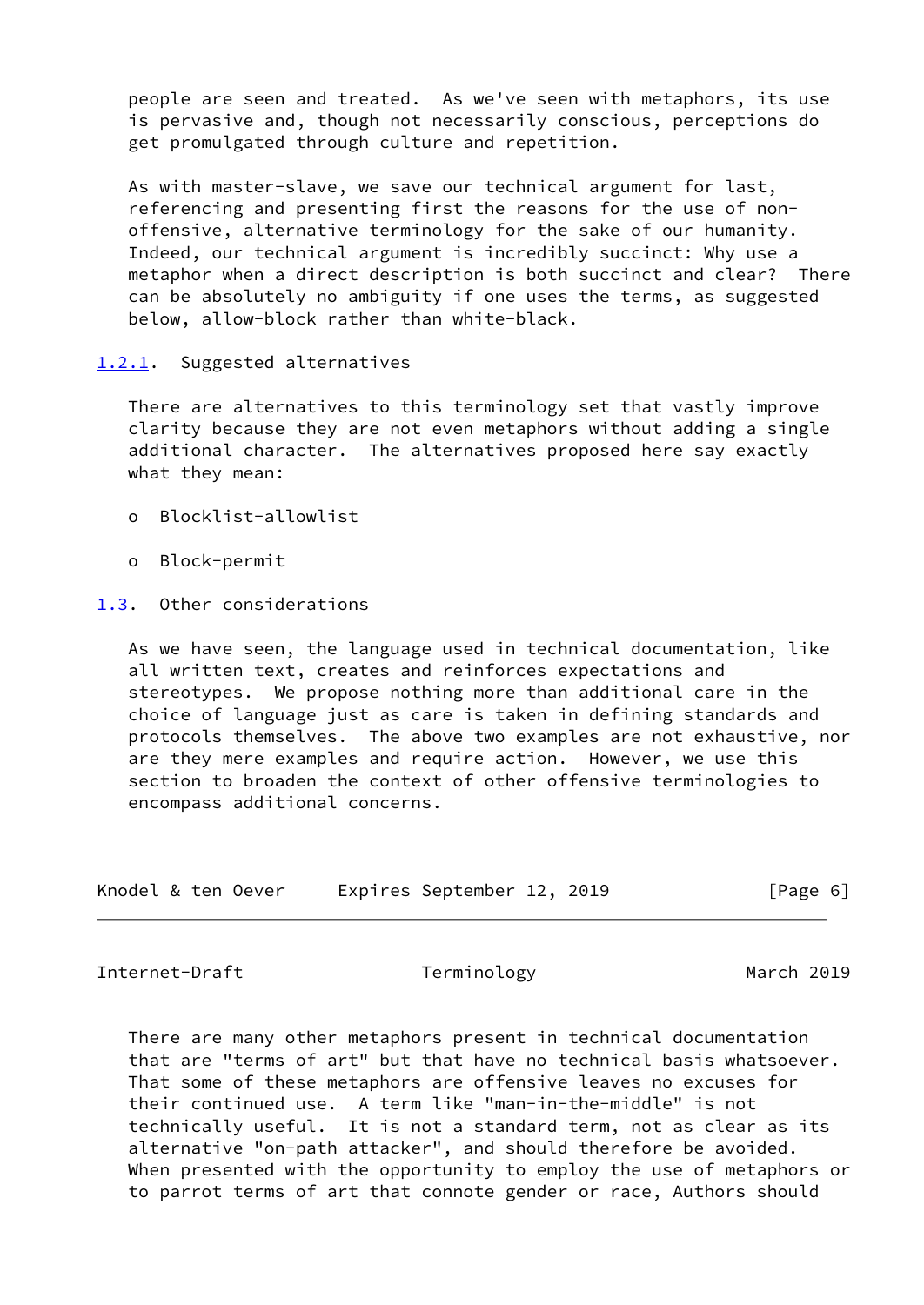simply find a better way to explain themselves. A fun read on the politics of colloquial speech by George Orwell should dissuade any clever Author from using tired explanatory metaphors [\[Orwell](#page-9-10)].

 Up until recently, strict English grammatists like Orwell decried the use of the neutral pronoun "they". Without a neutral singular pronoun, "he" is assumed as the default singular pronoun when the gender of the person is unknown or ambiguous. However, that has changed, and it is now widely accepted that "they" can be used as a neutral singular pronoun. Since it is unlikely that all implementers and infrastructure operators are of any particular gender, "he" should never be used to refer to a person in IETF/IRTF documents. An Author who uses male examples sets male-ness as a standard.

 Militarised metaphors are also a pervasive problem in language, perhaps even more so in technical communities because of the historical and actual relationship between technology and war. We welcome additional examples of terminology that might be avoided through more awareness and thoughtfulness.

<span id="page-7-0"></span>[2](#page-7-0). Summary of recommendations

 To summarise this document, we have bulleted some very concrete action points that can be taken by Editors, reviewers and Authors, both present and future.

 Authors SHOULD: \* Replace the offensive term "master-slave" with more accurate alternatives, for instance from the list of **Section 1.1.**  $\star$  Replace the offensive term "blacklist-whitelist" with more accurate alternative, for instance from the list of suggested alternatives at [Section 1.2](#page-5-0).  $\star$  Reflect on their use of metaphors generally  $\star$  Use the neutral "they" as the singular pronoun and  $*$  Consider rolling back technical hard coding of their standards implementations with the documented knowledge available online [[socketwench](#page-10-3)].

 RFC Editor and Reviewers SHOULD: \* Offer alternatives for offensive terminology as an important act of correcting larger editorial issues and clarifying technical concepts and  $*$  Suggest to Authors that even when referencing other specifications that have not replaced

Knodel & ten Oever Expires September 12, 2019 [Page 7]

Internet-Draft Terminology March 2019

offensive terminology they could provide another term with a note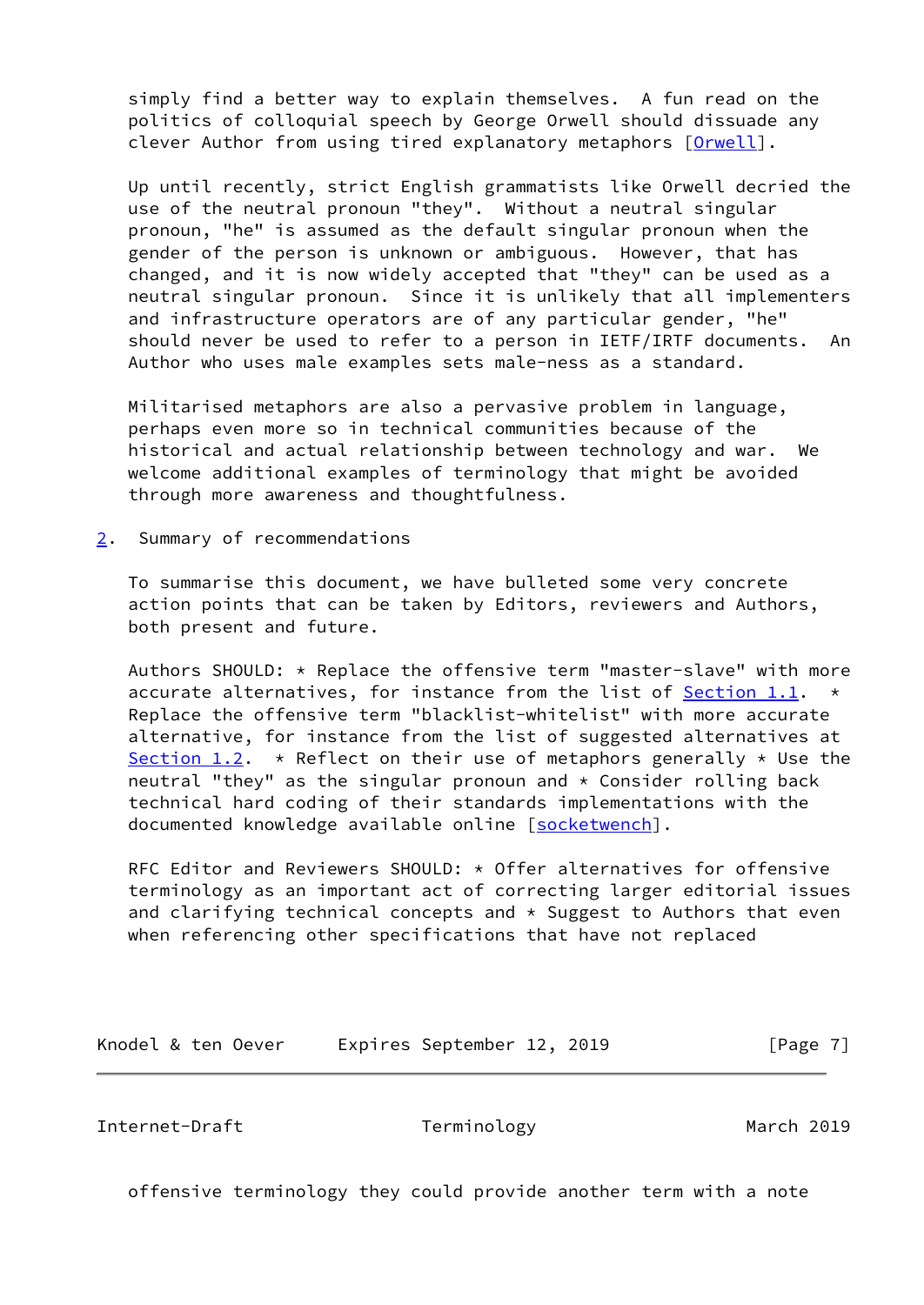that the term is original and not being suggested by the Author.

<span id="page-8-3"></span>[3](#page-8-3). Additional references not cited above

 ''Anyone can edit', not everyone does: Wikipedia and the gender gap' by Ford, Heather and Wajcman, Judy (2017) Social Studies of Science. ISSN 0306-3127

 Grant, Barbara M. "Master--slave dialogues in humanities supervision...https://doi.org/10.1177/1474022207084880

Miller, Carolyn. "A Humanistic Rationale for Technical Writing"

<span id="page-8-4"></span>[4](#page-8-4). Security Considerations

 As this document concerns a research document, there are no security considerations.

<span id="page-8-5"></span>[5](#page-8-5). IANA Considerations

This document has no actions for IANA.

- <span id="page-8-6"></span>[6](#page-8-6). References
- <span id="page-8-7"></span>[6.1](#page-8-7). Normative References
	- [RFC2119] Bradner, S., "Key words for use in RFCs to Indicate Requirement Levels", [BCP 14](https://datatracker.ietf.org/doc/pdf/bcp14), [RFC 2119](https://datatracker.ietf.org/doc/pdf/rfc2119), DOI 10.17487/RFC2119, March 1997, <[https://www.rfc-editor.org/info/rfc2119>](https://www.rfc-editor.org/info/rfc2119).
- <span id="page-8-8"></span>[6.2](#page-8-8). Informative References

<span id="page-8-0"></span>[BrodieGravesGraves]

 Heather Brodie Graves, . and . Roger Graves, "Masters, slaves, and infant mortality: Language challenges for technical editing", Technical Communication Quarterly, 7:4, 389-414 , 1998, <[https://doi.org/10.1080/10572259809364639>](https://doi.org/10.1080/10572259809364639).

- <span id="page-8-1"></span> [Burgest] Burgest, David., ""Racism in Everyday Speech and Social Work Jargon."", Social Work, vol. 18, no. 4, 1973, pp. 20-25 , 1973, <www.jstor.org/stable/23711113.>.
- <span id="page-8-2"></span>[Django] fcurella, ., "#22667 replaced occurrences of master-slave terminology with leader/follower #2692", 2014, <[https://github.com/django/django/pull/2692>](https://github.com/django/django/pull/2692).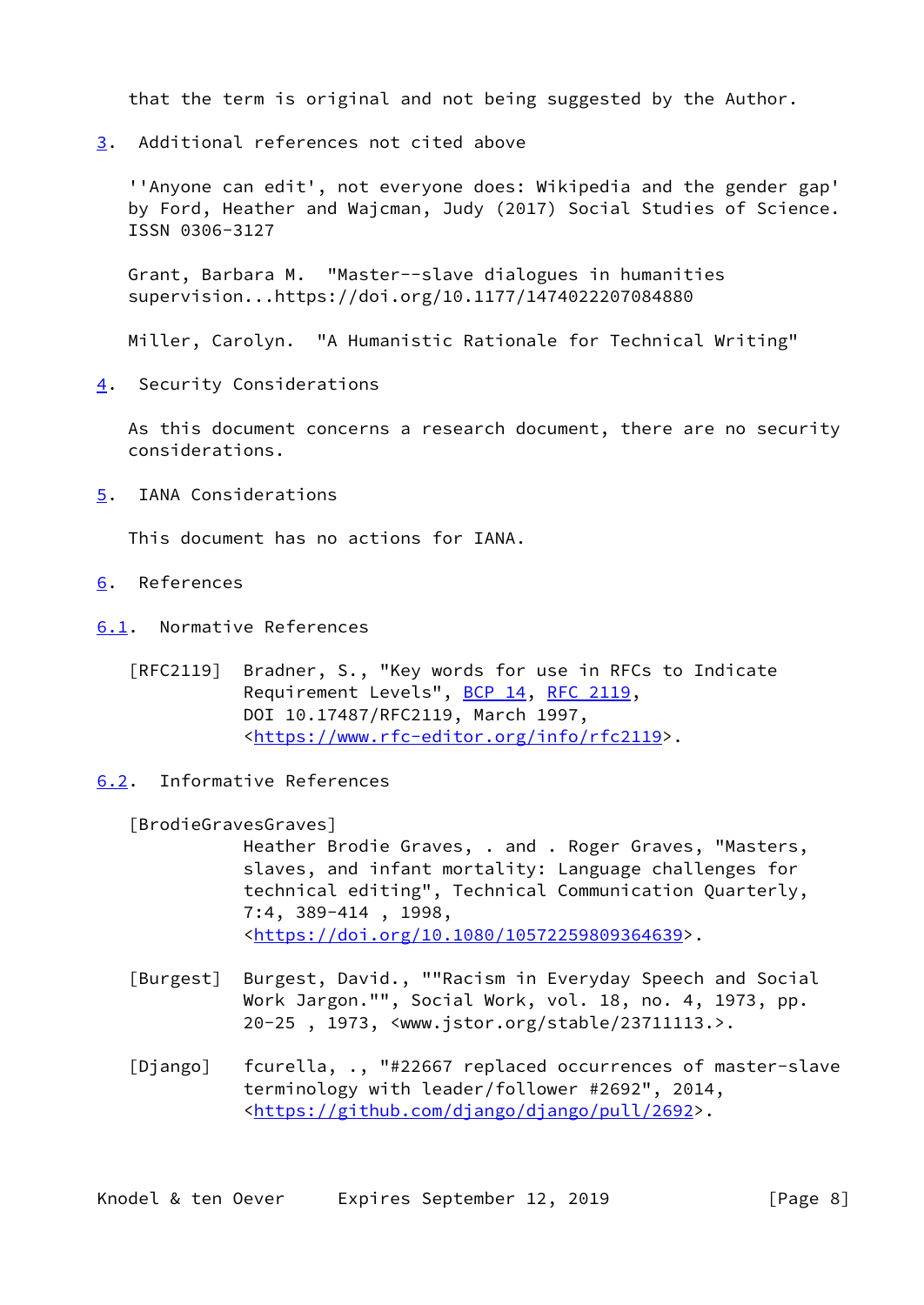## Internet-Draft Terminology March 2019

- <span id="page-9-5"></span> [Django2] lynncyrin, ., "comment on #22667 replaced occurrences of master-slave terminology with leader/follower #2692", 2014, [<https://github.com/django/django/](https://github.com/django/django/pull/2692#issuecomment-44221563) [pull/2692#issuecomment-44221563](https://github.com/django/django/pull/2692#issuecomment-44221563)>.
- <span id="page-9-4"></span> [Drupal] Xano, ., "Replace 'master-slave' terminology with 'primary/replica'", 2014, <[https://www.drupal.org/project/drupal/issues/2275877>](https://www.drupal.org/project/drupal/issues/2275877).
- <span id="page-9-0"></span> [Eglash] Ron Eglash, ., "Broken Metaphor: The Master-Slave Analogy in Technical Literature.", Technology and Culture, vol. 48 no. 2, 2007, pp. 360-369. , 2007, <<https://doi.org/10.1353/tech.2007.0066>>.
- <span id="page-9-9"></span>[Fanon] Fanon, F., "Black skin, white masks", 1952.
- <span id="page-9-8"></span> [Grewal] Grewal, D., "The 'Bad Is Black' Effect", 2017, <[https://www.scientificamerican.com/article/](https://www.scientificamerican.com/article/the-bad-is-black-effect/) [the-bad-is-black-effect/>](https://www.scientificamerican.com/article/the-bad-is-black-effect/).
- <span id="page-9-7"></span>[Jansens] Bart Jansens, ., "I don't believe in PC", 2008, <[https://www.drupal.org/project/project\\_issue\\_file\\_review/](https://www.drupal.org/project/project_issue_file_review/issues/343414#comment-1164514) [issues/343414#comment-1164514>](https://www.drupal.org/project/project_issue_file_review/issues/343414#comment-1164514).
- <span id="page-9-1"></span> [Kurfess] Kurfess, Thomas., "Robotics and Automation Handbook", 2005.
- <span id="page-9-2"></span> [Lakoff] George Lakoff, . and . Mark Johnson, "Metaphors We Live By", U of Chicago P, 1980. , n.d..
- <span id="page-9-6"></span>[McClelland]

 McClelland, J., "We need better metaphors", 2011, <[https://current.workingdirectory.net/posts/2011/](https://current.workingdirectory.net/posts/2011/master-slave) [master-slave>](https://current.workingdirectory.net/posts/2011/master-slave).

- <span id="page-9-10"></span> [Orwell] George Orwell, ., "Politics and the English Language", 1946.
- <span id="page-9-3"></span> [Python] Daniel Oberhaus, ., "'master-slave' Terminology Was Removed from Python Programming Language", 2018, <[https://motherboard.vice.com/en\\_us/article/8x7akv/](https://motherboard.vice.com/en_us/article/8x7akv/masterslave-terminology-was-removed-from-python-programming-language) [masterslave-terminology-was-removed-from-python](https://motherboard.vice.com/en_us/article/8x7akv/masterslave-terminology-was-removed-from-python-programming-language) [programming-language>](https://motherboard.vice.com/en_us/article/8x7akv/masterslave-terminology-was-removed-from-python-programming-language).
- [RFC7322] Flanagan, H. and S. Ginoza, "RFC Style Guide", [RFC 7322](https://datatracker.ietf.org/doc/pdf/rfc7322), DOI 10.17487/RFC7322, September 2014,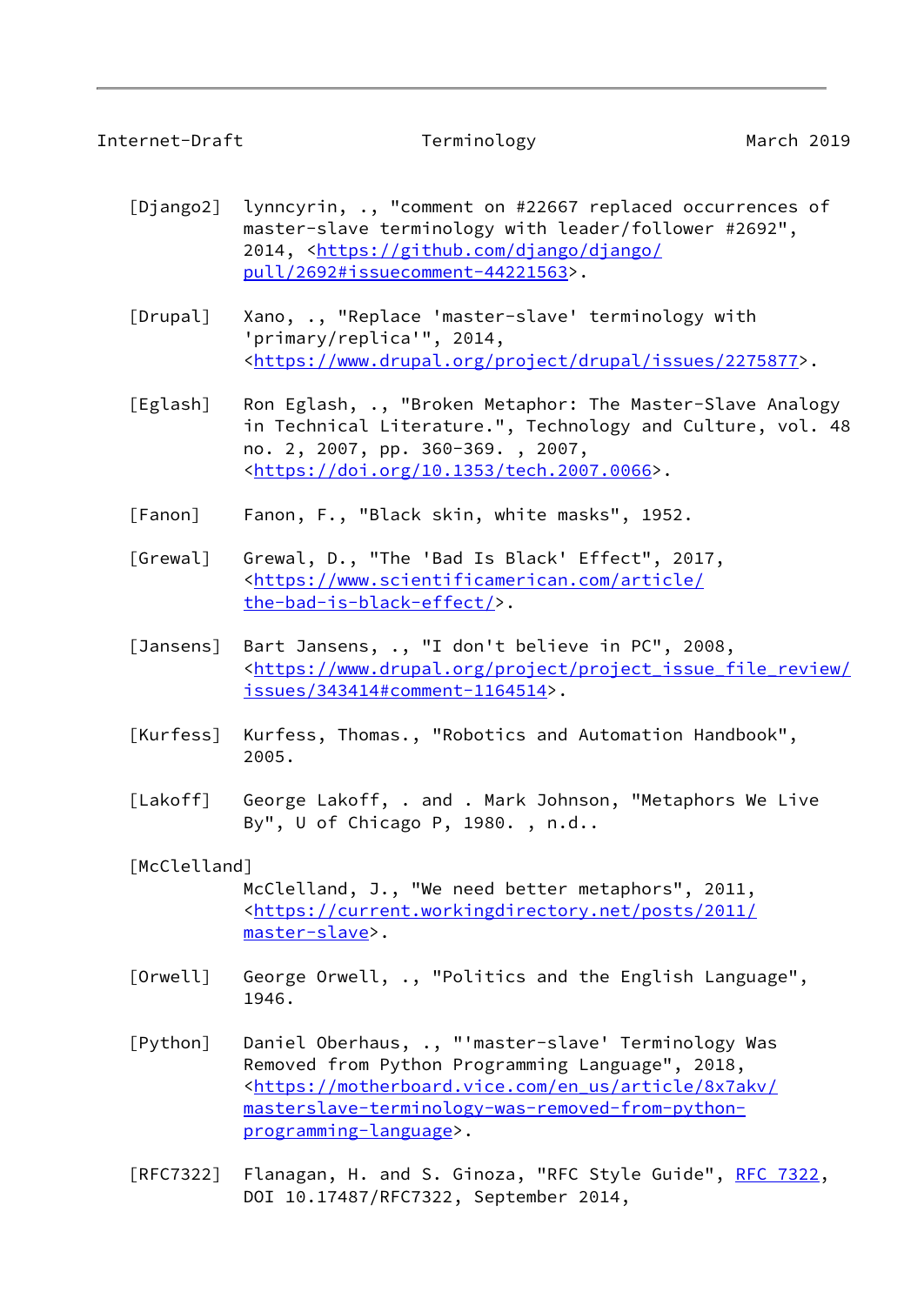| Knodel & ten Oever |  | Expires September 12, 2019 |  | [Page 9] |
|--------------------|--|----------------------------|--|----------|
|                    |  |                            |  |          |

| Internet-Draft |  |  |  |
|----------------|--|--|--|
|----------------|--|--|--|

Terminology March 2019

 [RFC7719] Hoffman, P., Sullivan, A., and K. Fujiwara, "DNS Terminology", [RFC 7719](https://datatracker.ietf.org/doc/pdf/rfc7719), DOI 10.17487/RFC7719, December 2015, [<https://www.rfc-editor.org/info/rfc7719](https://www.rfc-editor.org/info/rfc7719)>.

# <span id="page-10-3"></span>[socketwench]

 socketwench, ., "Even in tech, words matter", 2018, <[https://deninet.com/blog/2018/09/09/](https://deninet.com/blog/2018/09/09/even-tech-words-matter) [even-tech-words-matter](https://deninet.com/blog/2018/09/09/even-tech-words-matter)>.

<span id="page-10-1"></span> [UDHR] United Nations General Assembly, "The Universal Declaration of Human Rights", 1948, <[http://www.un.org/en/documents/udhr/>](http://www.un.org/en/documents/udhr/).

# <span id="page-10-2"></span>[Wikipedia]

 Wikipedia, "Slavery in the 21st century", 2018, <<https://en.wikipedia.org/wiki/> Talk:Slavery\_in\_the\_21st\_century>.

<span id="page-10-0"></span> [Wyatt] Sally Wyatt, ., "Danger! Metaphors at Work in Economics, Geophysiology, and the Internet", Science, Technology, and Human Values, Volume: 29 issue: 2, page(s): 242-261 , 2004.

Authors' Addresses

 Mallory Knodel ARTICLE 19

Email: mallory@article19.org

 Niels ten Oever University of Amsterdam

Email: mail@nielstenoever.net